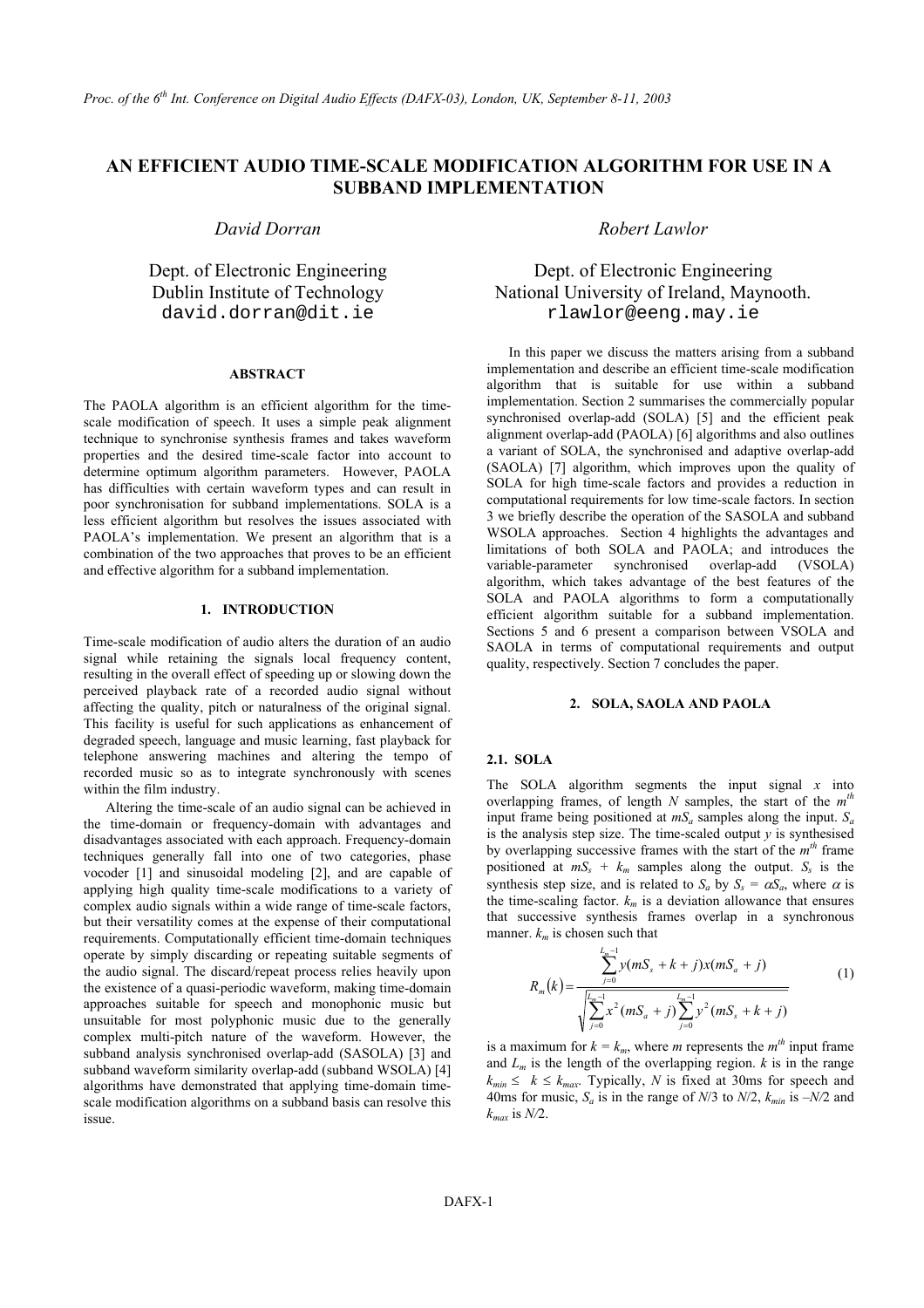$R_m(k)$  is a correlation function which ensures that successive synthesis frames overlap at the 'best' location i.e. that location where the overlapping frames are most similar. Having located the 'best' position at which to overlap, the overlapping regions of the frames are weighted prior to combination, generally using a linear or raised-cosine function. The output is then given by

$$
y(mS_s + k_m + j) :=
$$
  
(1-f(j)) $y(mS_s + k_m + j) + f(j)x(mS_a + j), 0 \le j \le L_m - 1$  (2a)

$$
(1 - 1)(j) y (m\omega_s + \kappa_m + j) + 1 (j) \kappa (m\omega_a + j), 0 \le j \le m-1
$$
 (2a)

$$
y(mS_s + k_m + j) = x(mS_a + j), L_m \le j \le N - 1
$$
 (2b)

where := in equation (2a) means 'becomes equal to' and  $f(j)$  is a weighting function such that  $0 \leq f(j) \leq 1$ .

A linear weighting function can be expressed as

$$
f(j) = 0, j < 0 \tag{3a}
$$

$$
f(j) = j / (L_m - 1), \ 0 \le j \le L_m - 1 \tag{3b}
$$

$$
f(j) = 1, j > L_m - 1
$$
 (3c)

## **2.2. SAOLA**

In general the parameters *N*,  $S_a$ ,  $k_{min}$  and  $k_{max}$  are fixed for SOLA at algorithm development, which can be problematic. Consider the case where  $S_a$  is fixed at  $N/3$ , k is in the range 0 to  $N/2$  and  $k_m$ for the previous iteration was 0. If  $\alpha = 2$  then  $S_s = 2N/3$ . For this case the number of possible overlaps is limited to *N/*3 i.e. from an overlap of *N/*3 to an overlap of 1. By limiting the number of possible overlaps the output quality is degraded. It can easily be shown that the number of possible overlaps is less than  $N/2$  for  $\alpha$ *>* 1.5. This problem could be alleviated by allowing *k* be in the range *–N/*2 *to N/*2. For this case, the number of possible overlaps is less than  $N/2$  for  $\alpha > 3$ . However, the number of possible overlaps is greater than *N/2* for  $\alpha$  < 3 and equal to *N* for  $\alpha \leq$ 1.5. In [7] it is shown that *N/*2 possible overlaps provides an adequate search range and any number greater than this increases the computational load unnecessarily. From above,  $S_s$  should ideally be  $N/2$  for all  $\alpha$ , allowing  $N/2$  possible overlaps for all  $\alpha$ , when  $k$  is in the range of  $N/2$  to 0. SAOLA achieves this by allowing  $S_a$  be adaptive i.e.

$$
S_a = N/(2\alpha) \tag{4}
$$

This result also has the effect of reducing the number of computations required for low time-scale factors.

#### **2.3. PAOLA**

PAOLA also segments the input waveform into overlapping analysis/input frames of length *N* separated by a distance *Sa*. During synthesis the first input frame is copied to the output, to become the current output. For subsequent input frames, the maximum peaks are located in the last *SR* samples of the current output and the first *SR* samples of the current input frame, where SR is the search region and corresponds to one cycle of the lowest likely fundamental component of the input signal. Peaks are then aligned so that frames overlap synchronously. The overlapping regions of the frames are weighted prior to combination using a linear function.

PAOLA determines optimum analysis parameters by considering two extreme situations. The first case considers the situation where a peak is found in the last element of the current output and first element of the current input frame, as illustrated in figure 1 (c). For this case the analysis-overlapping region is almost repeated, except for one sample. For high quality timescale modification the repeated segment should be short enough to ensure quaisi-stationarity during voiced regions, so

$$
N - S_a \le L_{stat} \tag{5}
$$

where  $L_{stat}$  is that length that ensures that the segment is quaisistationary during voiced regions. Since  $N = SR + S_s$  and  $S_s = \alpha S_a$  $(\alpha - 1)S_a \le L_{stat} - SR$  (6)

So,

and

$$
S_a \ge \frac{L_{\text{stat}} - SR}{\alpha - 1} \quad \text{for } \alpha < 1 \tag{7b}
$$

 $S_a \le \frac{L_{stat} - SR}{\alpha - 1}$  for  $\alpha > 1$  (7a)

Now consider the case where a peak is located in the first element of the search region SR of the current output and the last element of the search region of the current input frame i.e. maximum overlap. This case is illustrated in figure 1 (d). For this case a segment of length  $S_a - (S_s - SR)$  is discarded during synthesis. For high quality time-scale modification the discarded segment should be short enough to ensure quaisi-stationarity during voiced regions so

$$
S_a - (S_s - SR) \le L_{stat} \tag{8}
$$

Since  $S_s = \alpha S_a$ 

$$
(1 - \alpha)S_a \le L_{stat} - SR \tag{9}
$$

$$
S_a \ge \frac{L_{\text{stat}} - SR}{1 - \alpha} \quad \text{for } \alpha > 1 \tag{10a}
$$

and

So,

$$
S_a \le \frac{L_{\text{stat}} - SR}{1 - \alpha} \quad \text{for } \alpha < 1 \tag{10b}
$$

Combining (7a) and (10a) gives

$$
\frac{L_{\text{stat}} - SR}{\alpha - 1} \ge S_a \ge \frac{L_{\text{stat}} - SR}{1 - \alpha} \quad \text{for } \alpha > 1 \tag{11a}
$$

Combining (7b) and (10b) gives

$$
\frac{L_{stat} - SR}{1 - \alpha} \ge S_a \ge \frac{L_{stat} - SR}{\alpha - 1} \qquad \text{for } \alpha < 1 \tag{11b}
$$

The number of iterations that are executed is inversely proportional to  $S_a$ , therefore  $S_a$  should be maximised giving

$$
S_a = \frac{L_{stat} - SR}{|1 - \alpha|} \quad \text{for all } \alpha \tag{12}
$$

And since  $N = SR + \alpha S_a$ 

$$
N = SR + \alpha \left( \frac{L_{\text{stat}} - SR}{|1 - \alpha|} \right) \text{ for all } \alpha \tag{13}
$$

Equations (12) and (13) provide optimum analysis parameters for PAOLA's implementation.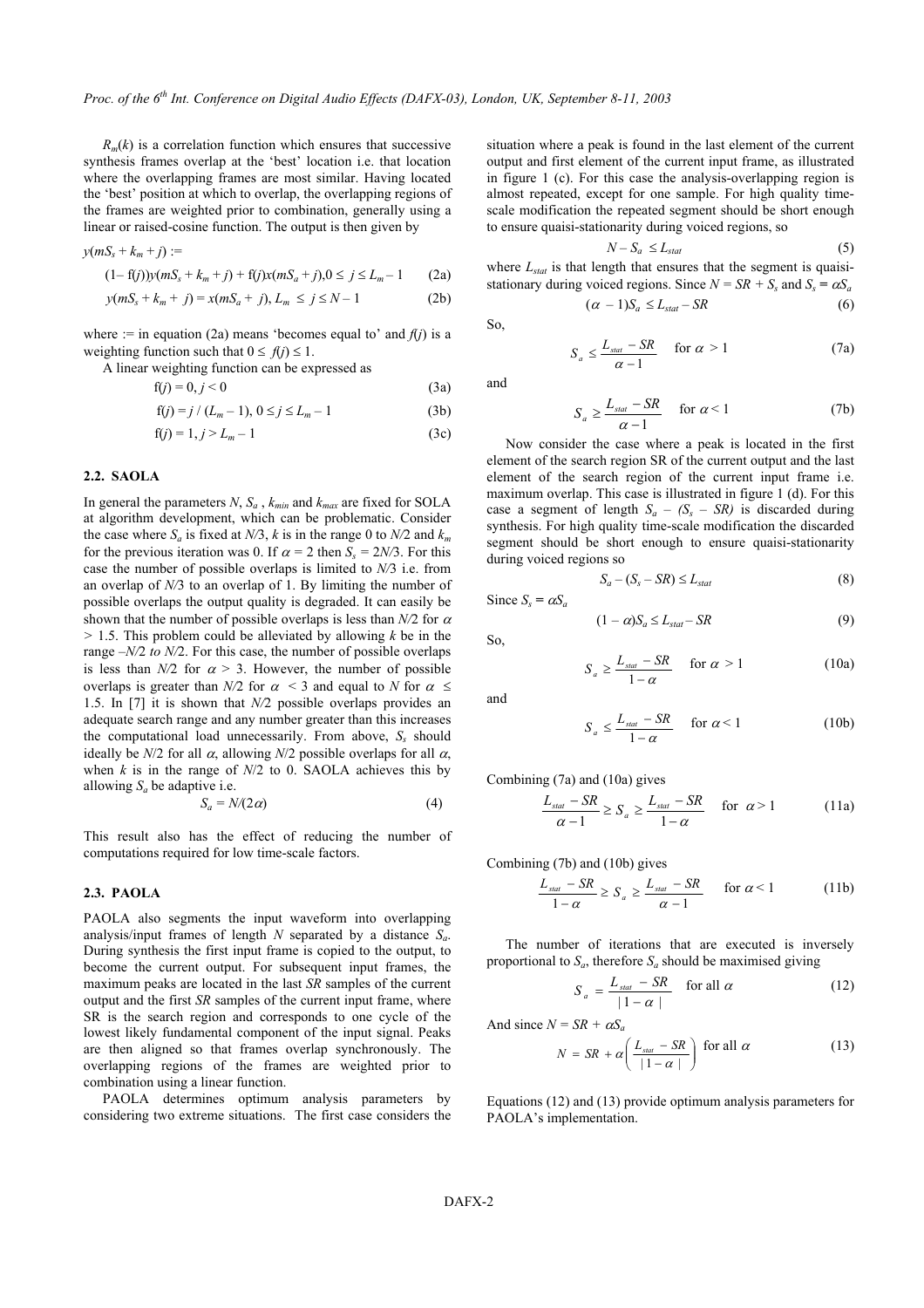

Figure 1. *PAOLA analysis and synthesis.*

#### **3. SUBBAND APPROACH IMPLEMENTATION AND ISSUES**

As mentioned in the introduction time-domain time-scale modification techniques rely upon the existence of a strong quasi-periodic element within the signal to be time-scaled in order to achieve high quality results. Certain types of signal, such as polyphonic music, may not contain a strong quasiperiodic element and are therefore unsuitable for time-scale modification directly in the time-domain, however applying time-domain techniques on a subband basis can resolve this issue. The major issues concerning a subband approach are the partitioning of a complex waveform into subbands of lesser complexity, that are suitable for time-scale modification in the time-domain, and the recombination of the time-scaled subbands in a synchronous manner. The solutions to these issues are diametrically opposite since partitioning a complex waveform into many subbands reduces the complexity of each subband but increases potential subband synchronisation problems and vice versa.

Subband synchronisation problems occur because timedomain time-scale modification techniques require a deviation allowance to ensure that successive synthesis frames overlap in a synchronous manner. Each subband will almost certainly require different deviation allowances, resulting in poorly synchronised subbands. The subband synchronisation problem can be simulated by first partitioning the signal into subbands; then passing each subband through a random delay ranging from 0 to some maximum delay, *dmax*. By considering a trivial case where  $d_{max}$  is set to 1 hour the synchronisation problem is highlighted, since delay differences between subbands of up to one hour would certainly introduce audible artifacts. The delays mentioned in our simulation model correspond to deviation allowances within time-domain algorithms, therefore subband synchronisation problems can be reduced by decreasing the search regions of the time-domain algorithms, however decreasing the search region can have a negative affect on the quality of each time-scaled subband since there is a minimum search range required in order to identify a suitable overlap position. In [8] these types of group/subband delays are discussed in more detail.

Both SASOLA and subband WSOLA operate by first filtering the complex input waveform into subbands before applying a time-domain time-scale modification algorithm to each subband. The resulting time-scaled subbands are then summed, producing a high quality time-scaled version of the original multi-pitched signal, as illustrated in figure 2. SASOLA partitions broadband audio signals sampled at 44.1 kHz into subbands using a 17-channel cosine-modulated, perfect reconstruction, uniform width filterbank. The SOLA algorithm is then applied to each subband using a 40ms frame on all subbands for time-scale compression; for time-scale expansion a 40ms frame is used on the lowest frequency subband and a 20ms frame on all other subbands. Subband WSOLA partitions audio signals sampled at 10kHz into subbands using a 16-channel, perfect reconstruction, uniform width filterbank. The waveform similarity overlap-add [9] (WSOLA) algorithm is then applied to each subband using smaller frame lengths for higher frequency subbands (values not provided).



Figure 2. *Subband approach to time-scale modification*.

#### **4. VSOLA**

Although more efficient than SOLA, the PAOLA algorithm has difficulties with certain waveform types and subband implementations. Consider the situation shown in figure 3(a), which illustrates two overlapping segments of a speech waveform. The PAOLA algorithm operates by aligning the peaks of the current output and the current synthesis frame before summing, with the use of a linear cross-fade function, resulting in a high quality output as shown in the lower waveform of figure 3(a). Now consider the situation shown in figure 3(b), which illustrates two overlapping segments of a trombone waveform. Once again the PAOLA algorithm aligns the peaks of the current output and current synthesis frame. However, for this case the peak alignment procedure fails to overlap at the correct position, resulting in a poor quality output. If a SOLA type correlation function were used in the alignment process this issue, which we dub the peak ambiguity problem, would not arise.



Figure 3: *PAOLA peak ambiguity problem.*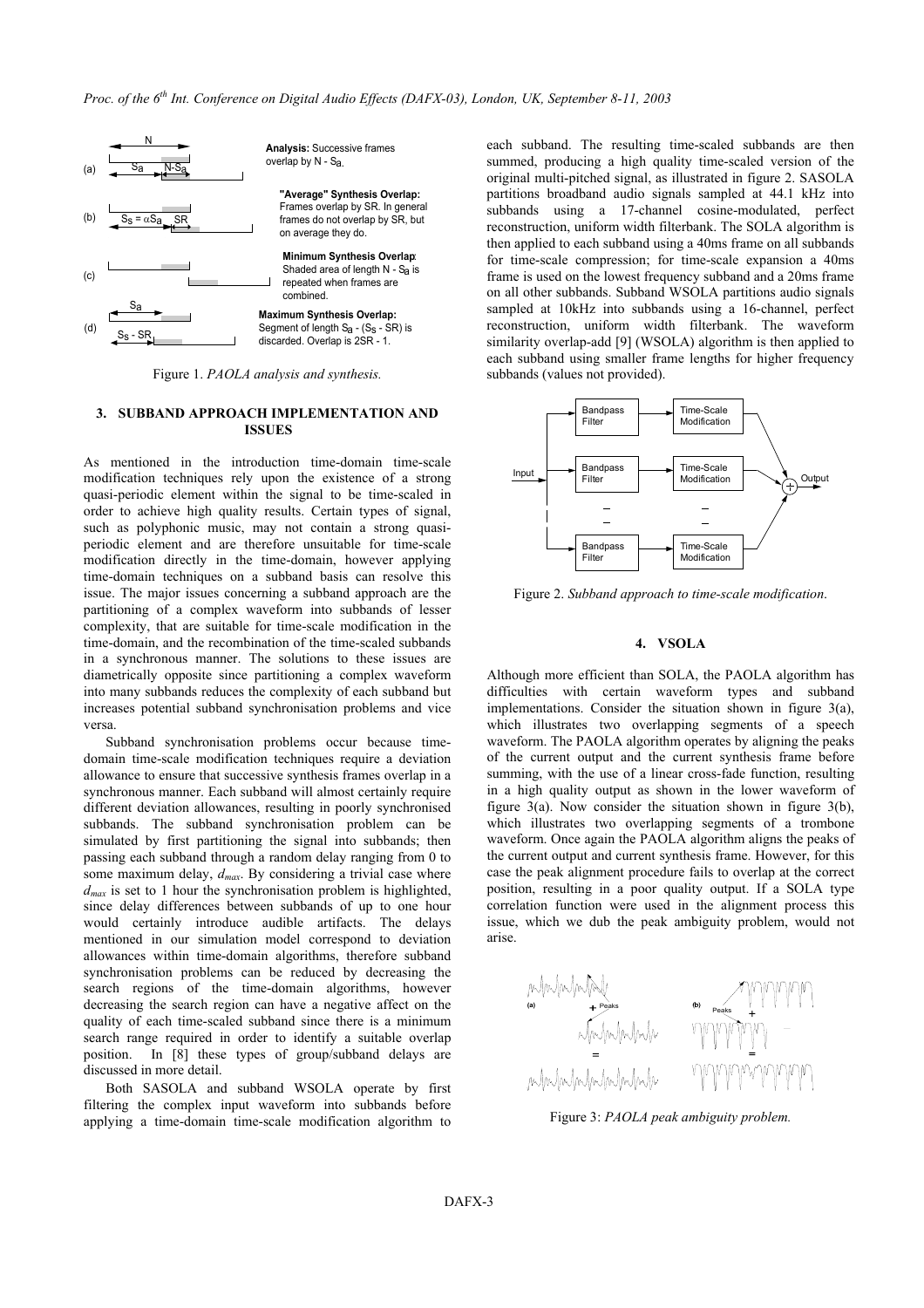*Proc. of the 6th Int. Conference on Digital Audio Effects (DAFX-03), London, UK, September 8-11, 2003* 

The PAOLA algorithm also poses a potential problem for a subband implementation since it relies upon an averaging effect to ensure that the final output is  $\alpha$  times the length of the input signal and cannot provide a guarantee as to the length of the current output after a given number of iterations. For a PAOLA implementation the delay differences between subbands can potentially range from 0 to 2*mSR*, where *m* represents the *mth* iteration of the algorithm*.* Relying on an average overlap in this way is suitable for most signals but introduces noticeable synchronisation problems at a subband level. Inadequate synchronisation of subbands is particularly noticeable at transients and results in transients sounding metallic. A SOLA based approach, however, provides a guarantee that the length of the current output after *m* iterations is within the range  $m^*S_s + N$ +  $k_{min}$  to  $m * S_s + N + k_{max}$ . This level of control of the output length and, therefore, the inter-subband delay differences is crucial for the successful implementation of a subband approach.

Although equations (12) and (13) were derived for the PAOLA algorithm, it can be shown that the principles on which the derivation of these parameters was based also apply to SOLA if we consider that the overlap between the  $m^{\bar{t}h}$  and  $(m-1)^{\bar{t}h}$ synthesis frames, as illustrated by figure 4, is given by:

$$
OL = N - S_s + k_{m-l} - k_m \tag{14}
$$

If we define the search region *SR* to be  $k_{max} - k_{min}$ , the maximum overlap is then  $N - S_s + SR$ , i.e. when  $k_{m-l} = k_{max}$  and  $k_m = k_{min}$ , which is the situation illustrated in figure 1(d). The minimum overlap is  $N - S_s - SR$  i.e. when  $k_{m-l} = k_{min}$  and  $k_m = k_{max}$ , which, since  $N = S<sub>s</sub> + SR$ , is illustrated in figure 1(c). Equations (12) and (13) can then be derived for SOLA in the same way as they were for PAOLA in section 2.

It should be noted however that the search range *SR* should be twice that of PAOLA for SOLA, so that an suitable overlap position can be identified using correlation, as can be understood from [7], allowing (12) and (13) be used in determining the corresponding parameters for SOLA's implementation. It should also be noted that the length of *Lstat* can be relaxed for a SOLA based implementation since the correlation function used helps ensure that only segments of suitable length will be discarded/repeated. In PAOLA's implementation this is not the case since only maximum peaks are used to identify the length of segment to be discarded/repeated and so a suitably small value of *Lstat* must be used. For the purpose of discrimination we will call the variant of SOLA that uses equations (12) and (13) to determine the window length and analysis step size VSOLA (variable-parameter synchronised overlap-add). Since VSOLA operates in the same way as SOLA (once  $S_a$  and  $N$  are determined) it can also take advantage of the computational savings set out in [10] and [11]. In our implementation we set  $k_{min} = 0$ , therefore  $k_{max} = SR$ . For a non-subband implementation *SR* is set to 15ms and 20ms for speech and monophonic music, respectively. To minimize potential subband synchronisation problems for a subband implementation we used smaller values for *SR* for higher frequency subbands. Using the same cutoff frequencies as SASOLA we set *SR* equal to 5ms, 10ms, 15ms and 20ms for subbands with lower cutoff frequencies greater than 15kHz, 10kHz, 5kHz and 0Hz, respectively. For all cases we found that setting  $L_{stat} = 5SR/3$  produced high quality results.



Figure 4: *Overlap between successive SOLA synthesis frames.*

### **5. VSOLA/SAOLA COMPUTATIONAL LOAD COMPARISON**

Equations (12) and (13) provide optimum analysis parameters for SOLA's implementation and simply results in a reduction in the total number of iterations required for the algorithms implementation. Since the total number of iterations, *I*, required for signal of length  $L<sub>x</sub>$  is given by

$$
I = L_x / S_a \tag{15}
$$

The ratio of SAOLA to VSOLA computational operations can then be shown to be

$$
\frac{I_{SAOLA}}{I_{YSOLA}} = \frac{2(L_{stat} - SR)}{N} \times \frac{\alpha}{|1 - \alpha|}
$$
(16)

Figure 5 illustrates the ratio of SAOLA to VSOLA operations for time-scale factors ranging from 0.5 to 3, with  $N = 30$ ms,  $SR =$ 15ms and  $L_{stat}$  = 25ms.



Figure 5: *Ratio SAOLA to VSOLA Computations.*

#### **6. VSOLA/SAOLA OUTPUT QUALITY COMPARISON**

10 evaluation subjects of various age and gender carried out informal listening tests. The test comprised of 10 comparisons between a track time-scaled by SAOLA and the same track timescaled by VSOLA, using the same time-scale factor. The subjects were not informed which track was a SAOLA timescaled track or which was a VSOLA time-scaled track. The tests covered a selection of time-scale factors ranging from 0.5 to 3 and comprised of speech and both monophonic and polyphonic music signals. The polyphonic music signals were time-scaled